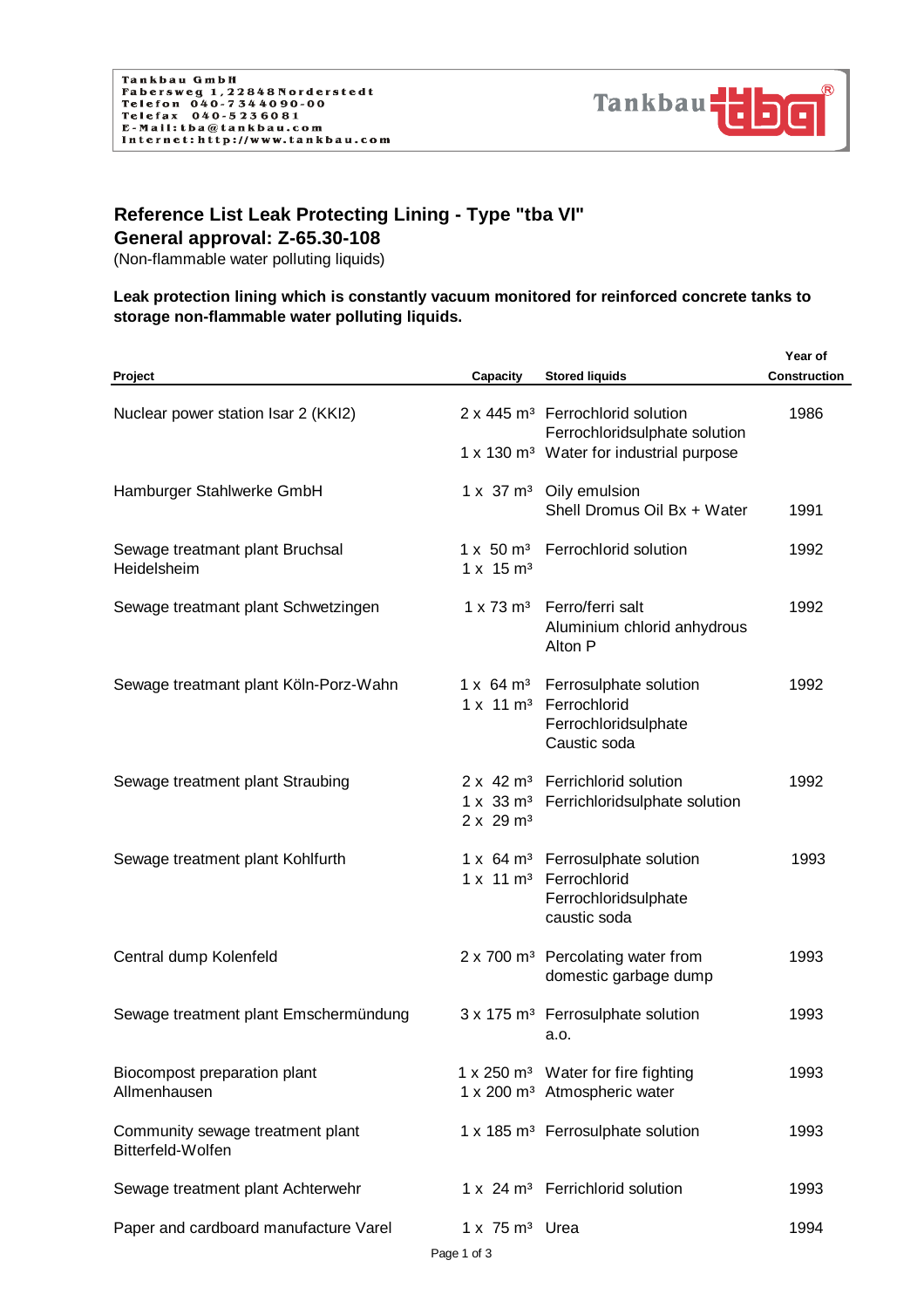

| Project                                                                   | Capacity                                           | <b>Stored liquids</b>                                                                 | Year of<br>Construction |
|---------------------------------------------------------------------------|----------------------------------------------------|---------------------------------------------------------------------------------------|-------------------------|
| Sewage treatment plant Falkenberg/Berlin                                  |                                                    | 2 x 140 m <sup>3</sup> Ferrosulphate solution                                         | 1994                    |
| Sewage treatment Korbach                                                  | 1 x 20 m <sup>3</sup>                              | 1 x 35 m <sup>3</sup> Ferrosulphate solution                                          | 1994                    |
| Sewage treatment plant Steinen                                            | 1 x 7 m <sup>3</sup>                               | 1 x 50 m <sup>3</sup> Ferrosulphate solution                                          | 1994                    |
| Sewage treatment plant Dortmund-Scharnhorst                               |                                                    | 2 x 40 m <sup>3</sup> Ferrosulphate solution                                          | 1994                    |
| Sewage treatment plant Schönerlinde, Berlin                               |                                                    | 2 x 140 m <sup>3</sup> Ferrosulphate solution                                         | 1995                    |
| Sewage treatment plant Münchehofe, Berlin                                 |                                                    | 2 x 140 m <sup>3</sup> Ferrosulphate solution                                         | 1995                    |
| Sewage treatment plant Bottrop                                            | $1 \times 55 \text{ m}^3$                          | 2 x 82 m <sup>3</sup> Ferrosulphate solution                                          | 1995                    |
| SOW Böhlen                                                                | $2 \times 12 \text{ m}^3$                          | Metallic salt solution                                                                | 1995                    |
| Phosphor eliminating plant<br>Neukirchen-Seelscheid                       |                                                    | 2 x 175 m <sup>3</sup> Ferrochloridsulphate solution                                  | 1996                    |
| Sewage treatment plant Dessau                                             | $1 \times 65 \text{ m}^3$<br>1 x 20 m <sup>3</sup> | Ferrosulphate solution                                                                | 1996                    |
| Hydro Agri, Brunsbüttel                                                   | $1 \times 30 \text{ m}^3$                          | 1 x 30 m <sup>3</sup> Polyaluminium chlorid solution<br>Ferrichloridsulphate solution | 1996<br>1997            |
| Sludge dewaterning Kronberg                                               |                                                    | 1 x 57 m <sup>3</sup> Ferrichlorid solution                                           | 1997                    |
| Potash plant Bleicherode                                                  |                                                    | 1 x 2000 m <sup>3</sup> Waste water                                                   | 1998                    |
| Sewage treatment plant Ruhleben, Berlin                                   |                                                    | 1 x 90 m <sup>3</sup> Ferrosulphate solution                                          | 1998                    |
| Sewage treatment plant Mannheim                                           |                                                    | 2 x 32 m <sup>3</sup> Ferrosulphate solution                                          | 1999                    |
| Waste water treatmant plant<br>Zellstoff Stendal GmbH<br>Factory Arneburg |                                                    | $1 \times 88$ m <sup>3</sup> Urea solution                                            | 2003                    |
| Sewage treatment plant Stahnsdorf, Berlin                                 |                                                    | 1 x 40 m <sup>3</sup> Ferrosulphate solution<br>Refurbishment                         | 2005                    |
| Sewage treatment plant Bottrop                                            | $1 \times 55 \text{ m}^3$                          | Aluminium chloride solution<br>Retrofitting                                           | 2007                    |
| Sewage treatment plant Georgsmarienhütte<br>Schachtbau Nordhausen GmbH    |                                                    | $37,5 + 3$ m <sup>3</sup> Sub stratum chamber                                         | 2007                    |
| Sewage treatment plant Langenhagen<br>Anlagentechnik Thiel                | $45 \text{ m}^3 +$<br>$15 \text{ m}^3$             | Ferrosulphate solution                                                                | 2007                    |